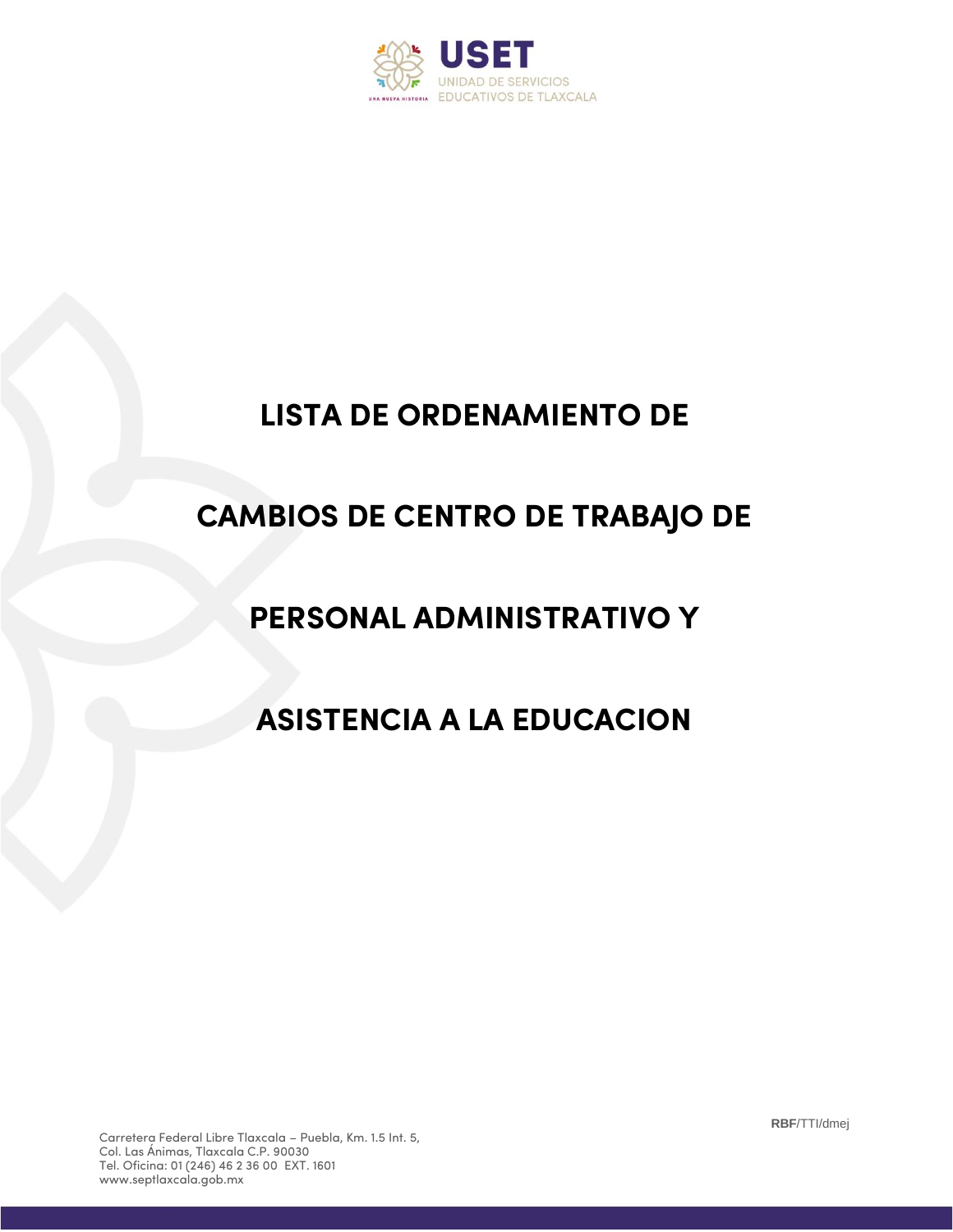

### **NIVEL EDUCATIVO: PREESCOLAR**

| <b>CATEGORIA: ADMINISTRATIVO</b> |                      |                   |            |                 |  |  |
|----------------------------------|----------------------|-------------------|------------|-----------------|--|--|
|                                  |                      |                   |            | <b>FECHA DE</b> |  |  |
| <b>NO.   APELL PATERNO</b>       | <b>APELL MATERNO</b> | <b>NOMBRE (S)</b> | <b>CCT</b> | <b>INGRESO</b>  |  |  |
| 1 I SANCHEZ                      | <b>FLORES</b>        | KAREM             | 29FZP5013U | 01/03/2014      |  |  |

|                 | <b>CATEGORIA: ASISTENTE DE SERVICIOS</b> |                      |                     |            |                                   |  |  |  |
|-----------------|------------------------------------------|----------------------|---------------------|------------|-----------------------------------|--|--|--|
| NO.             | <b>APELL PATERNO</b>                     | <b>APELL MATERNO</b> | <b>NOMBRE (S)</b>   | <b>CCT</b> | <b>FECHA DE</b><br><b>INGRESO</b> |  |  |  |
|                 | <b>CALVA</b>                             | <b>RIVAS</b>         | <b>LUCIA</b>        | 29DJN0019J | 16/11/1988                        |  |  |  |
| $\mathcal{P}$   | <b>MARTINEZ</b>                          | <b>VASQUEZ</b>       | <b>ISABEL</b>       | 29DJN0015N | 16/09/1993                        |  |  |  |
| 3               | <b>ZEMPOALTECA</b>                       | CANO                 | <b>LAURA</b>        | 29DJN0182K | 16/11/1994                        |  |  |  |
| $\overline{4}$  | <b>CASTILLO</b>                          | <b>CHINO</b>         | <b>ANGELICA</b>     | 29DJN0037Z | 01/09/2000                        |  |  |  |
| 5               | <b>MARAVILLA</b>                         | <b>ESTRADA</b>       | <b>MARIA JASMIN</b> | 29DJN0112P | 16/11/2004                        |  |  |  |
| 6               | <b>ENRIQUEZ</b>                          | MATLALCOATL          | <b>HERLINDA</b>     | 29DJN0113O | 16/01/2006                        |  |  |  |
| $\overline{7}$  | <b>MENA</b>                              | MENA                 | <b>MARGARITA</b>    | 29DJN0095P | 01/03/2008                        |  |  |  |
| 8               | <b>SANCHEZ</b>                           | <b>MONTER</b>        | <b>MARICELA</b>     | 29DJN0044I | 01/05/2011                        |  |  |  |
| 9               | <b>VARELA</b>                            | <b>LOYOLA</b>        | <b>IORGE</b>        | 29DJN0008D | 01/05/2011                        |  |  |  |
|                 |                                          |                      | <b>MARIA</b>        | 29DJN0064W | 16/02/2012                        |  |  |  |
| 10 <sup>°</sup> | <b>VALENCIA</b>                          | <b>AQUINO</b>        | <b>GUILLERMINA</b>  |            |                                   |  |  |  |
| 11              | <b>ROLDAN</b>                            | <b>CUAPIO</b>        | <b>MIRIAM</b>       | 29DJN0091T | 01/05/2013                        |  |  |  |
| 12 I            | MATLALCOATL                              | ZITLALPOPOCATL       | <b>LILIANA</b>      | 29DJN0059K | 01/06/2018                        |  |  |  |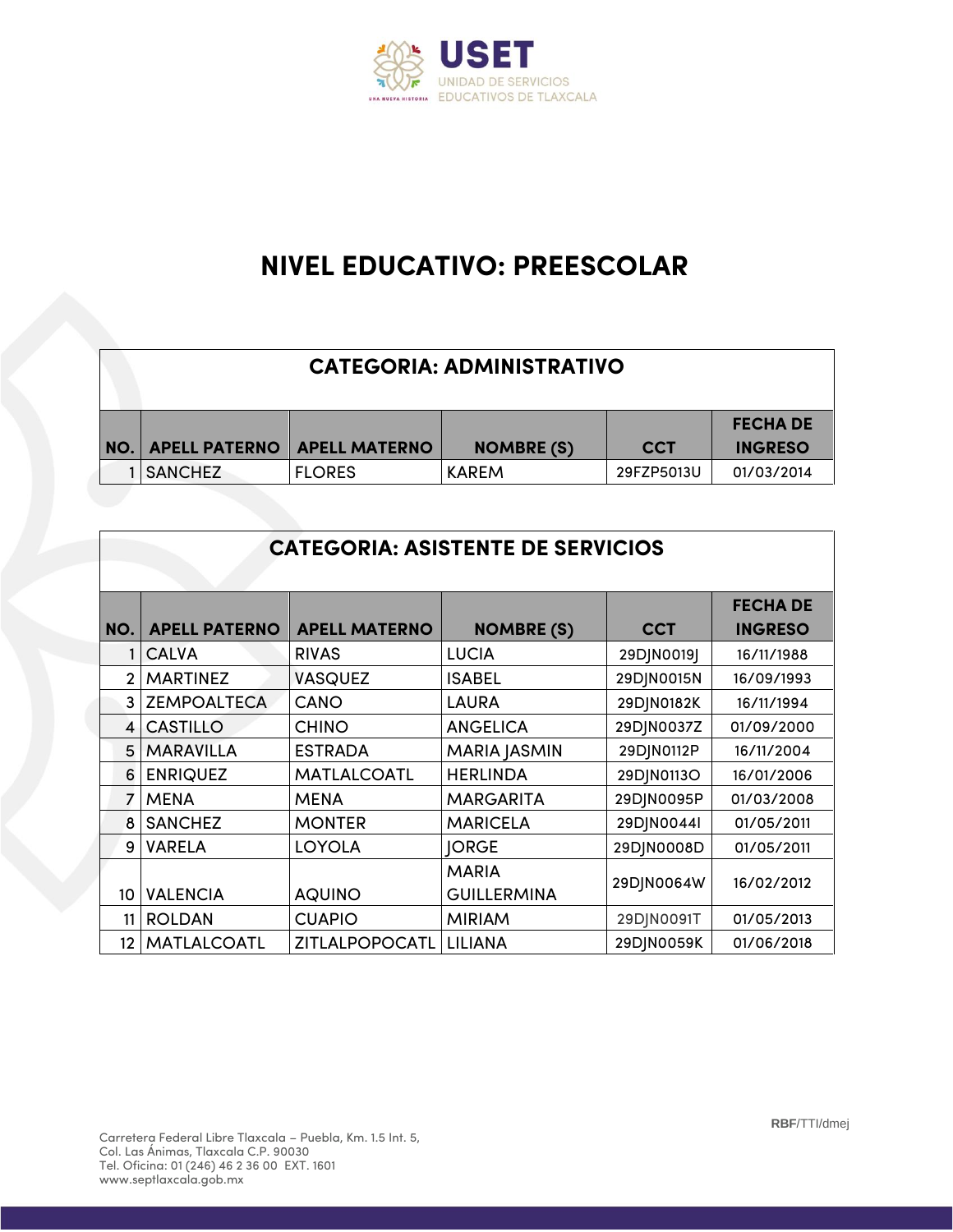

#### **NIVEL EDUCATIVO: PRIMARIAS**

|   | <b>CATEGORIA: ASISTENTE DE SERVICIOS</b> |                 |                   |            |                  |  |  |  |
|---|------------------------------------------|-----------------|-------------------|------------|------------------|--|--|--|
|   | <b>APELLIDO</b>                          | <b>APELLIDO</b> |                   |            | <b>FECHA DE</b>  |  |  |  |
|   | <b>PATERNO</b>                           | <b>MATERNO</b>  | <b>NOMBRE (S)</b> | <b>CCT</b> | <b>INGRESO</b>   |  |  |  |
|   | <b>GUTIERREZ</b>                         | <b>FLORES</b>   | <b>HUGO</b>       | 29DPR0275Q | 01-06-2001       |  |  |  |
| 2 | <b>REYES</b>                             | ORTIZ           | <b>MA LUISA</b>   | 29DPR0454B | $01 - 06 - 2011$ |  |  |  |
| 3 | <b>FLORES</b>                            | <b>PEREZ</b>    | <b>GESAI</b>      | 29DPR0185Y | 01/09/2016       |  |  |  |

4 CUAHUTLE AGUILA | ARTURO 29DPR0153F 16-01-2017 5 OSORNO MAZA TEOFILO 29DPR0415Z 01-06-2018 6 VASQUEZ TEPATZI LORENA 29DPR0409P 01-10-2018

**NO.**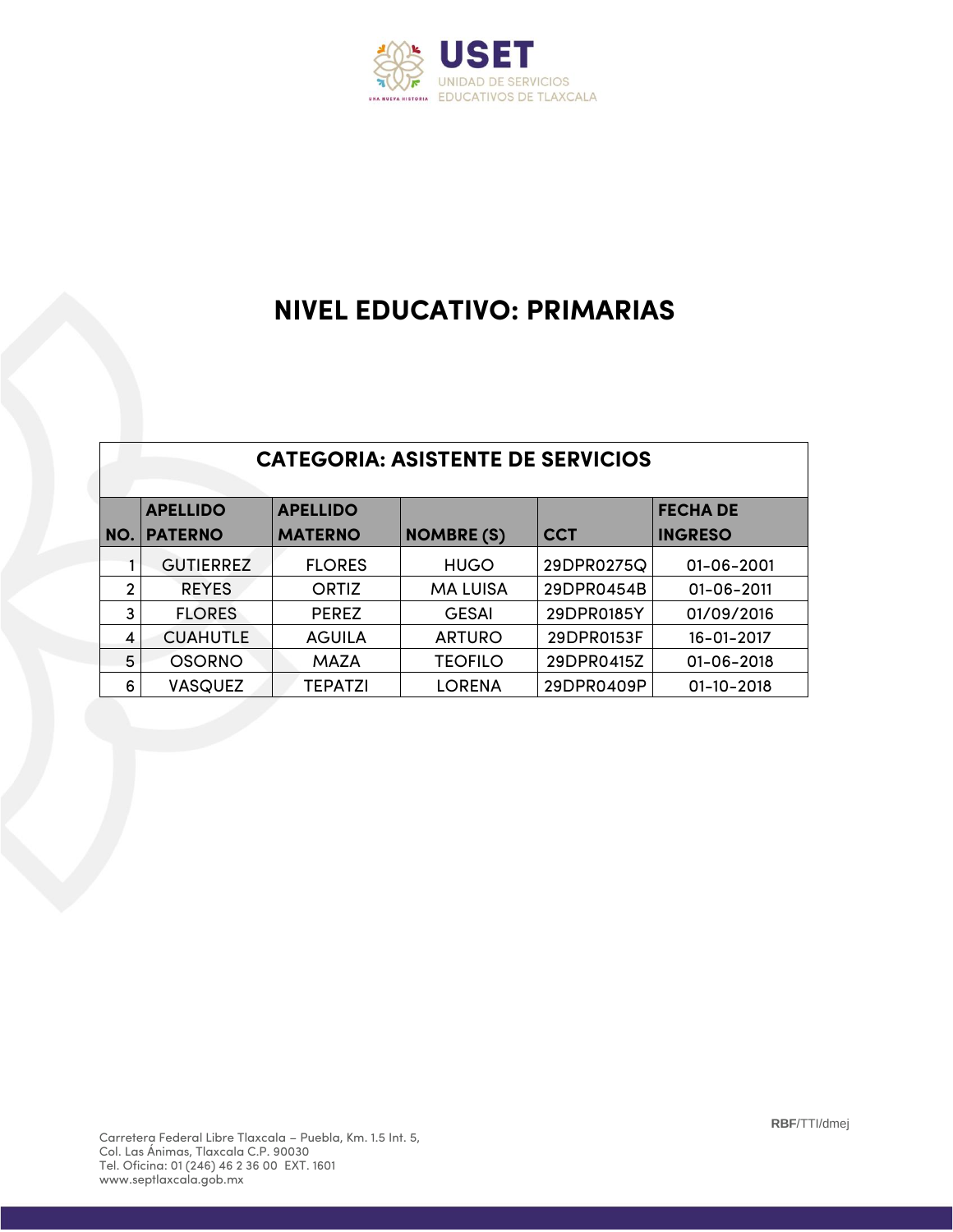

# **NIVEL EDUCATIVO: SECUNDARIAS GENERALES PARTE 1**

| <b>CATEGORIA: ADMINISTRATIVO</b> |                         |                         |                      |            |                 |  |  |
|----------------------------------|-------------------------|-------------------------|----------------------|------------|-----------------|--|--|
|                                  |                         |                         |                      |            | <b>FECHA DE</b> |  |  |
| I NO.                            | <b>APELLIDO PATERNO</b> | <b>APELLIDO MATERNO</b> | <b>NOMBRE (S)</b>    | <b>CCT</b> | <b>INGRESO</b>  |  |  |
|                                  | <b>BANUELOS</b>         | <b>MARTINEZ</b>         | <b>VICTOR HUGO</b>   | 29DES0027B | 16-02-2002      |  |  |
| $\mathcal{P}$                    | <b>MENDIETA</b>         | <b>FLORES</b>           | <b>AIDA</b>          | 29DES0026C | 16-01-2005      |  |  |
| 3 <sup>1</sup>                   | <b>MEZA</b>             | <b>ROSAS</b>            | <b>ISRAEL</b>        | 29DES0027B | 01-11-2005      |  |  |
|                                  | <b>CASTANEDA</b>        | <b>MENDEZ</b>           | <b>MARYLUZ</b>       | 29DES0008N | 16-01-2009      |  |  |
| 5.                               | <b>RODRIGUEZ</b>        | <b>LEON</b>             | <b>ESTEBAN JESUS</b> | 29DES0002T | 16-01-2012      |  |  |
| 6.                               | <b>GOMEZ</b>            | <b>DEL RAZO</b>         | <b>RENE FARATH</b>   | 29DES0017V | 16-04-2013      |  |  |
|                                  | <b>SUAREZ</b>           | <b>CUAMATZI</b>         | <b>RAFAEL</b>        | 29DES0016W | 16-10-2018      |  |  |
|                                  | <b>AGUILAR</b>          | <b>CHECA</b>            | <b>LUIS ENRIQUE</b>  | 29DES0034L | 16/01/2020      |  |  |

|       | <b>CATEGORIA: TRABAJADOR SOCIAL</b> |                         |                   |            |                 |  |
|-------|-------------------------------------|-------------------------|-------------------|------------|-----------------|--|
|       |                                     |                         |                   |            | <b>FECHA DE</b> |  |
| I NO. | <b>APELLIDO PATERNO</b>             | <b>APELLIDO MATERNO</b> | <b>NOMBRE (S)</b> | <b>CCT</b> | <b>INGRESO</b>  |  |
|       | 1 GRANDE                            | <b>PEREZ</b>            | <b>IOSIANE</b>    | 29DES0017V | 16-01-2012      |  |

|       | <b>CATEGORIA: ASISTENTE DE SERVICIOS</b>                                                                                   |                   |                      |            |            |  |  |  |
|-------|----------------------------------------------------------------------------------------------------------------------------|-------------------|----------------------|------------|------------|--|--|--|
| l NO. | <b>FECHA DE</b><br><b>NOMBRE (S)</b><br><b>INGRESO</b><br><b>CCT</b><br><b>APELLIDO PATERNO</b><br><b>APELLIDO MATERNO</b> |                   |                      |            |            |  |  |  |
|       | <b>AYAPANTECATL</b>                                                                                                        | <b>XOCHIMATZI</b> | <b>NORBERTO</b>      | 29DES0034L | 16-01-2007 |  |  |  |
|       | <b>SANCHEZ</b>                                                                                                             | <b>RODRIGUEZ</b>  | <b>ROBERTO</b>       | 29DES0034L | 16-01-2010 |  |  |  |
| 31    | <b>FLORES</b>                                                                                                              | <b>AGUIRRE</b>    | <b>LUCERO NAYELI</b> | 29DES0033M | 01-01-2016 |  |  |  |
|       | <b>LIMA</b>                                                                                                                | <b>MENESES</b>    | YUZARITH             | 29DES0018U | 16-10-2019 |  |  |  |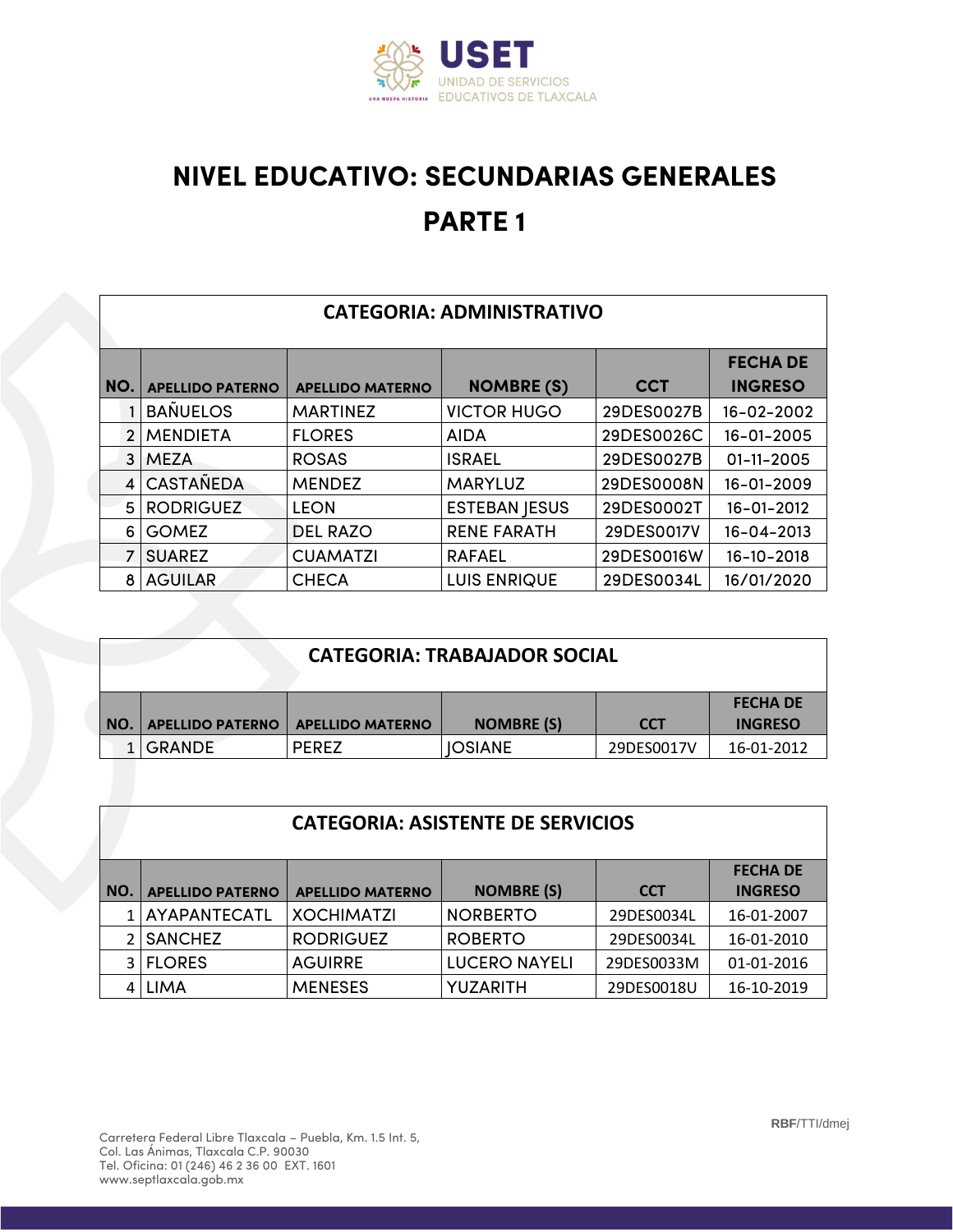

# **NIVEL EDUCATIVO: SECUNDARIAS GENERALES PARTE 2**

#### **CATEGORIA: PREFECTURA**

| NO. | <b>APELLIDO PATERNO</b> | <b>APELLIDO MATERNO</b> | <b>NOMBRE (S)</b>         | <b>CCT</b> | <b>FECHA DE INGRESO</b> |
|-----|-------------------------|-------------------------|---------------------------|------------|-------------------------|
|     | 1 I BECERRA             | <b>DIAZ</b>             | ANGELICA                  | 29DES0042U | 01-11-2007              |
|     | 2 GUZMAN                | CARRO                   | VICTOR NAYAR   29DES0016W |            | $16 - 02 - 2010$        |

|     | <b>CATEGORIA: CONTRALOR</b> |                         |                   |            |                  |  |  |
|-----|-----------------------------|-------------------------|-------------------|------------|------------------|--|--|
|     | <b>FECHADE</b>              |                         |                   |            |                  |  |  |
| NO. | <b>APELLIDO PATERNO</b>     | <b>APELLIDO MATERNO</b> | <b>NOMBRE (S)</b> | <b>CCT</b> | <b>INGRESO</b>   |  |  |
|     | <b>HERRERA</b>              | <b>VASQUEZ</b>          | <b>MARISOL</b>    | 29DES0039G | 01-09-2006       |  |  |
|     |                             |                         | <b>KARINA</b>     |            |                  |  |  |
|     | <b>HERNANDEZ</b>            | <b>SERAFIN</b>          | <b>VANESSA</b>    | 29DES0034L | $01 - 01 - 2015$ |  |  |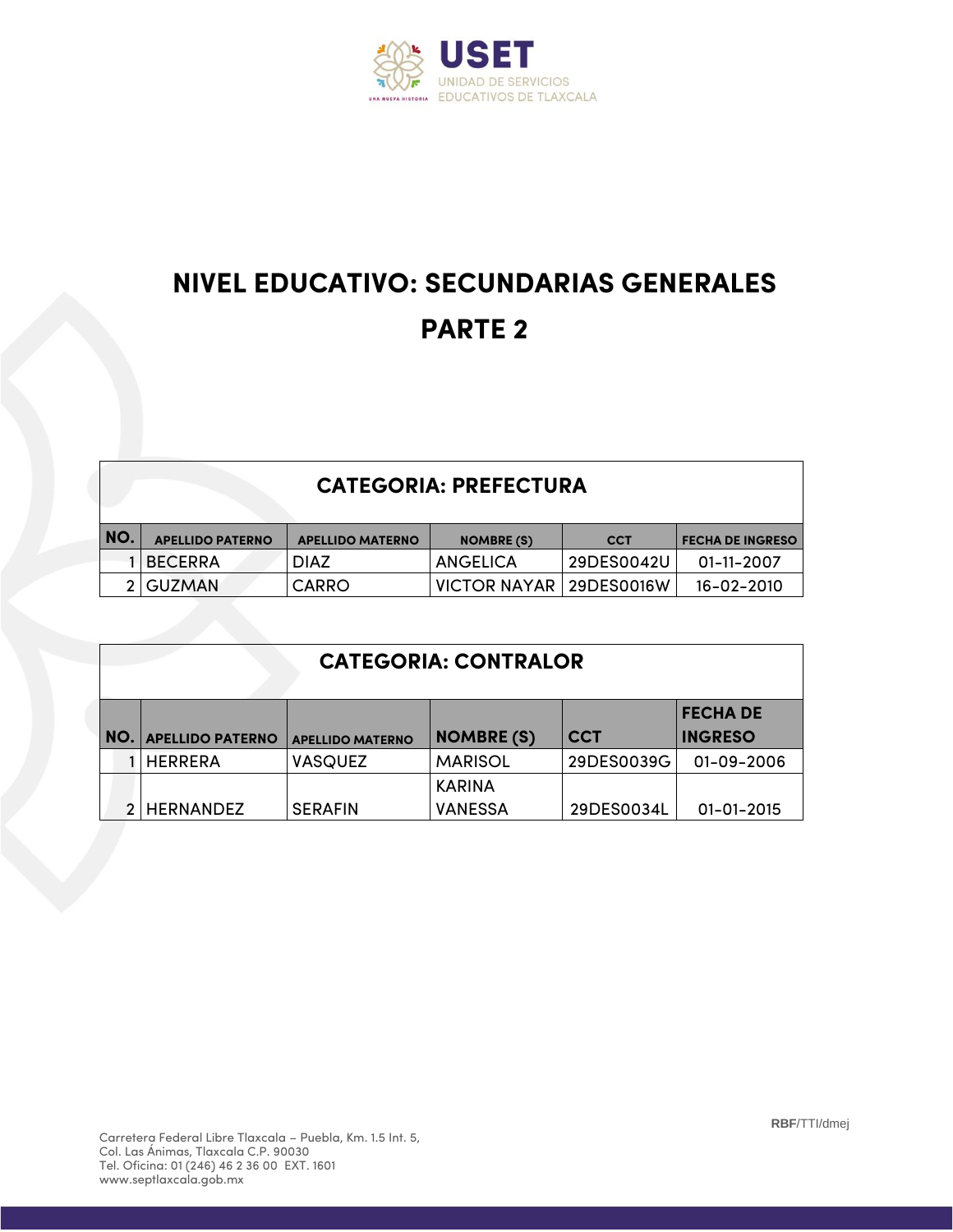

# **NIVEL EDUCATIVO: SECUNDARIAS TECNICAS PARTE 1**

| <b>APELLIDO</b> | <b>APELLIDO</b>  | <b>NOMBRE</b> |            | <b>FECHA DE</b> |
|-----------------|------------------|---------------|------------|-----------------|
| NO. PATERNO     | <b>MATERNO</b>   | (S)           | <b>CCT</b> | <b>INGRESO</b>  |
| <b>MINOR</b>    | <b>MOLINA</b>    | <b>REYNA</b>  | 29DST0008F | 15-12-2015      |
| 2 HERNANDEZ     | <b>GARCIA</b>    | ANABEL        | 29DST0015P | 16-05-2014      |
| ROMERO          | <b>HERNANDEZ</b> | ARTEMIZA      | 29DST0058N | 01-01-2020      |

#### **CATEGORIA: ASISTENTE DE SERVICIOS**

|     | <b>APELLIDO</b> | <b>APELLIDO</b> | <b>NOMBRE</b>     |            | <b>FECHA DE</b> |
|-----|-----------------|-----------------|-------------------|------------|-----------------|
| NO. | <b>PATERNO</b>  | <b>MATERNO</b>  | (S)               | <b>CCT</b> | <b>INGRESO</b>  |
|     | <b>MUNOZ</b>    | <b>ASTATZI</b>  | <b>KARINA</b>     | 29DST0026V | 16-12-2019      |
|     | <b>ARRIOIA</b>  | DE LA ROSA      | <b>ROSA MARIA</b> | 29DST0013R | 16-06-2017      |
|     | <b>SALDAÑA</b>  | <b>RIVERA</b>   | <b>ERIKA</b>      | 29DST0026V | 01-06-2018      |
|     | OSORNO          | <b>XOCHIPA</b>  | <b>IRAIS</b>      | 29DST0049F | 16-01-2016      |
|     |                 |                 | <b>MARCO</b>      |            |                 |
| 5   | <b>ACEVEDO</b>  | <b>BARRERA</b>  | <b>AURELIO</b>    | 29DST0022Z | 15-01-1996      |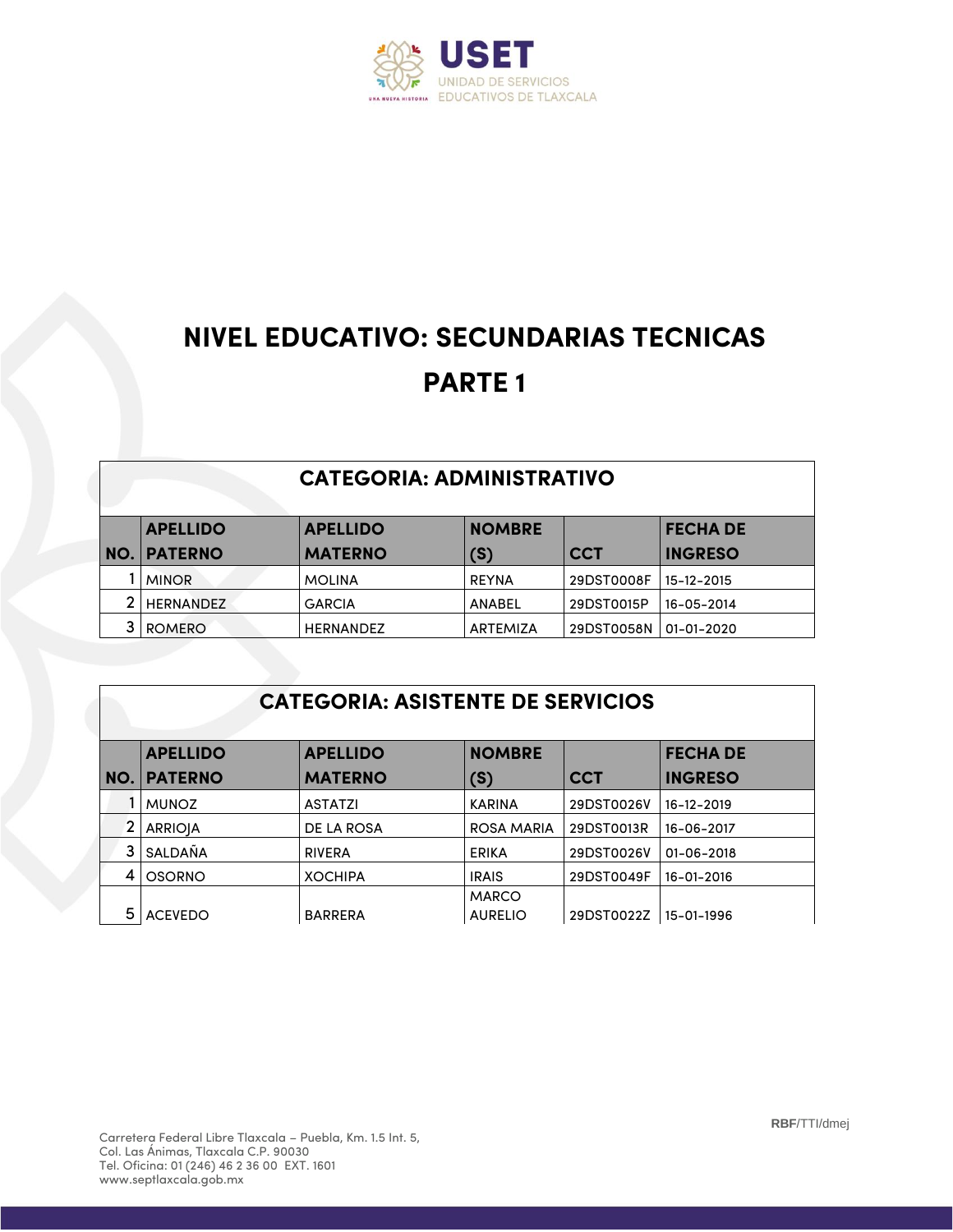

# **NIVEL EDUCATIVO: SECUNDARIAS TECNICAS PARTE 2**

| <b>CATEGORIA: TRABAJADOR SOCIAL</b> |                    |                 |                      |            |                 |  |
|-------------------------------------|--------------------|-----------------|----------------------|------------|-----------------|--|
|                                     | <b>APELLIDO</b>    | <b>APELLIDO</b> |                      |            | <b>FECHA DE</b> |  |
|                                     | <b>NO. PATERNO</b> | <b>MATERNO</b>  | <b>NOMBRE (S)</b>    | <b>CCT</b> | <b>INGRESO</b>  |  |
|                                     | <b>I TOLAMATL</b>  | <b>NOLASCO</b>  | <b>TERESA LUCILA</b> | 29DST0008F | 01-05-2009      |  |

| <b>CATEGORIA: PREFECTURA</b> |                 |                   |            |                 |  |  |
|------------------------------|-----------------|-------------------|------------|-----------------|--|--|
| <b>APELLIDO</b>              | <b>APELLIDO</b> |                   |            | <b>FECHA DE</b> |  |  |
| NO. PATERNO                  | <b>MATERNO</b>  | <b>NOMBRE (S)</b> | <b>CCT</b> | <b>INGRESO</b>  |  |  |
| <b>RODRIGUEZ</b>             | <b>NAVARRO</b>  | <b>IESUS</b>      | 29DST0012S | 01-01-2008      |  |  |

| <b>CATEGORIA: BIBLIOTECARIO</b> |                    |                 |                   |            |                 |  |  |
|---------------------------------|--------------------|-----------------|-------------------|------------|-----------------|--|--|
|                                 | <b>APELLIDO</b>    | <b>APELLIDO</b> |                   |            | <b>FECHA DE</b> |  |  |
|                                 | <b>NO. PATERNO</b> | <b>MATERNO</b>  | <b>NOMBRE (S)</b> | <b>CCT</b> | <b>INGRESO</b>  |  |  |
|                                 | PEREZ              | <b>ACOSTA</b>   | <b>BEATRIZ</b>    | 29DST00160 | 01-11-2018      |  |  |

| <b>CATEGORIA: CONTRALOR</b> |                                                       |                |                   |            |                |  |  |
|-----------------------------|-------------------------------------------------------|----------------|-------------------|------------|----------------|--|--|
|                             | <b>APELLIDO</b><br><b>APELLIDO</b><br><b>FECHA DE</b> |                |                   |            |                |  |  |
|                             | NO. PATERNO                                           | <b>MATERNO</b> | <b>NOMBRE (S)</b> | <b>CCT</b> | <b>INGRESO</b> |  |  |
|                             | <b>PELCASTRE</b>                                      | <b>FLORES</b>  | <b>VERONICA</b>   | 29DST0017N | 01-01-2020     |  |  |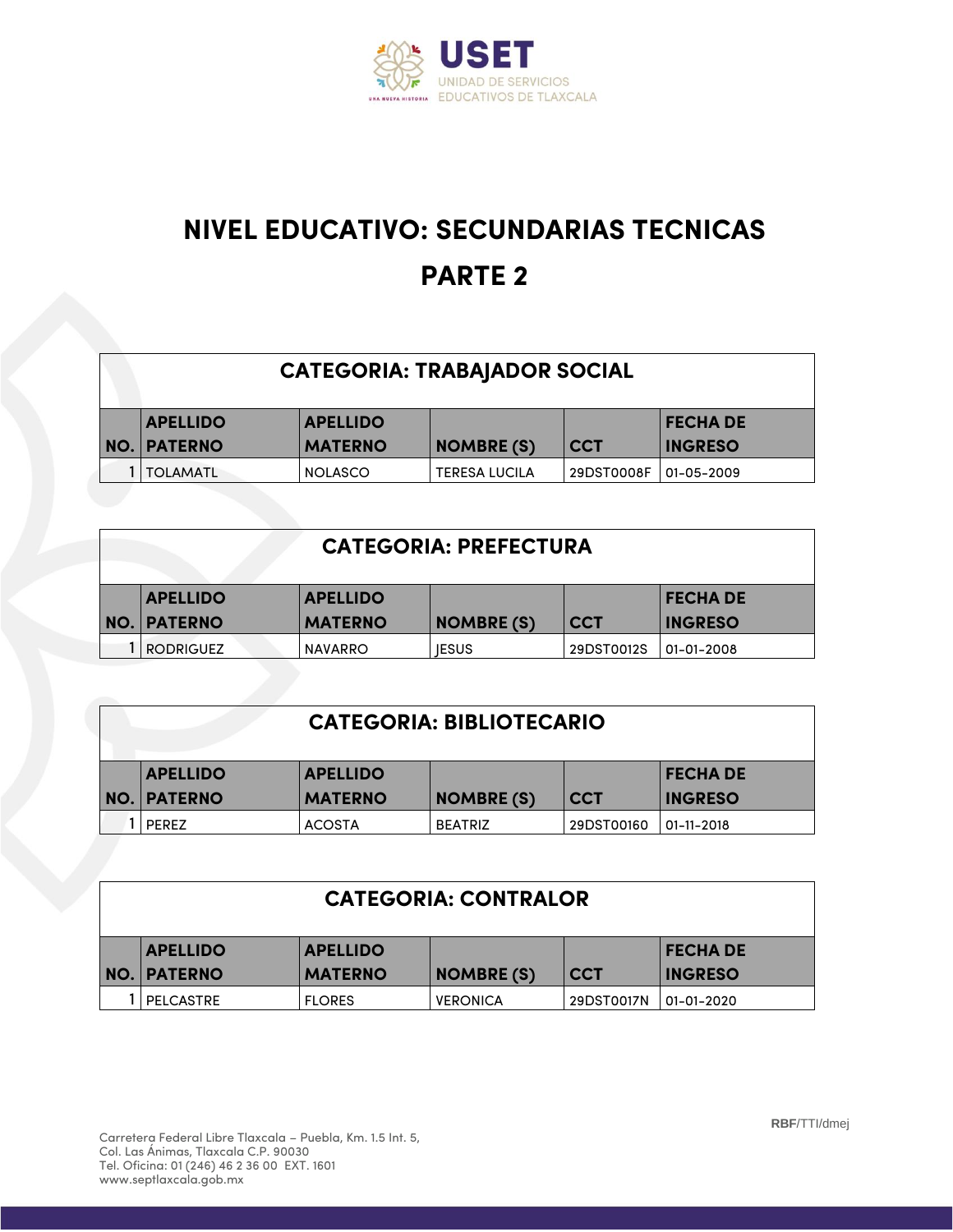

### **NIVEL EDUCATIVO: TELESECUNDARIA**

#### **CATEGORIA: ADMINISTRATIVO**

| <b>APELL</b>       | <b>APELL</b>     |                        |            | <b>FECHA DE</b>  |  |  |
|--------------------|------------------|------------------------|------------|------------------|--|--|
| <b>NO. PATERNO</b> | <b>MATER</b>     | <b>NOMBRE (S)</b>      | <b>CCT</b> | <b>INGRESO</b>   |  |  |
| <b>LESCOBAR</b>    | <b>ORDONEZ</b>   | <b>YOLIQUEN</b>        | 29DTV0019Z | 01-09-1994       |  |  |
| 2 GARCIA           | <b>VAZQUEZ</b>   | <b>DELFINO</b>         | 29DTV0074S | $03 - 11 - 2008$ |  |  |
| 3   JUAREZ         | <b>HERNANDEZ</b> | <b>RUTH</b>            | 29DTV0074S | $01 - 01 - 2014$ |  |  |
| <b>CORTES</b>      | <b>CUECUECHA</b> | ENCARNACION 29DTV0031U |            | $01 - 05 - 2015$ |  |  |

#### **CATEGORIA: ASISTENTE DE SERVICIOS**

|     | <b>APELL</b>   | <b>APELL</b>     |                   |            | <b>FECHA DE</b>  |
|-----|----------------|------------------|-------------------|------------|------------------|
| NO. | <b>PATERNO</b> | <b>MATER</b>     | <b>NOMBRE (S)</b> | <b>CCT</b> | <b>INGRESO</b>   |
|     |                |                  | <b>MARIA</b>      |            |                  |
|     | <b>IFLORES</b> | <b>CANTERO</b>   | <b>MARINA</b>     | 29DTV0004X | $01 - 11 - 1996$ |
| 2   | <b>BAILON</b>  | <b>BARBA</b>     | <b>ADELA</b>      | 29DTV0017A | 11-02-1997       |
| 3 I | <b>MORENO</b>  | <b>CORTES</b>    | <b>DELIA</b>      | 29DTVOO74S | $01 - 02 - 2019$ |
|     | <b>CONDE</b>   | <b>GUEVARA</b>   | <b>JOSE LUBIN</b> | 29DTV0053F | $01 - 03 - 2019$ |
| 5 I | <b>RAMIREZ</b> | <b>CONTRERAS</b> | <b>CLAUDIA</b>    | 29DTV0041A | $01 - 03 - 2019$ |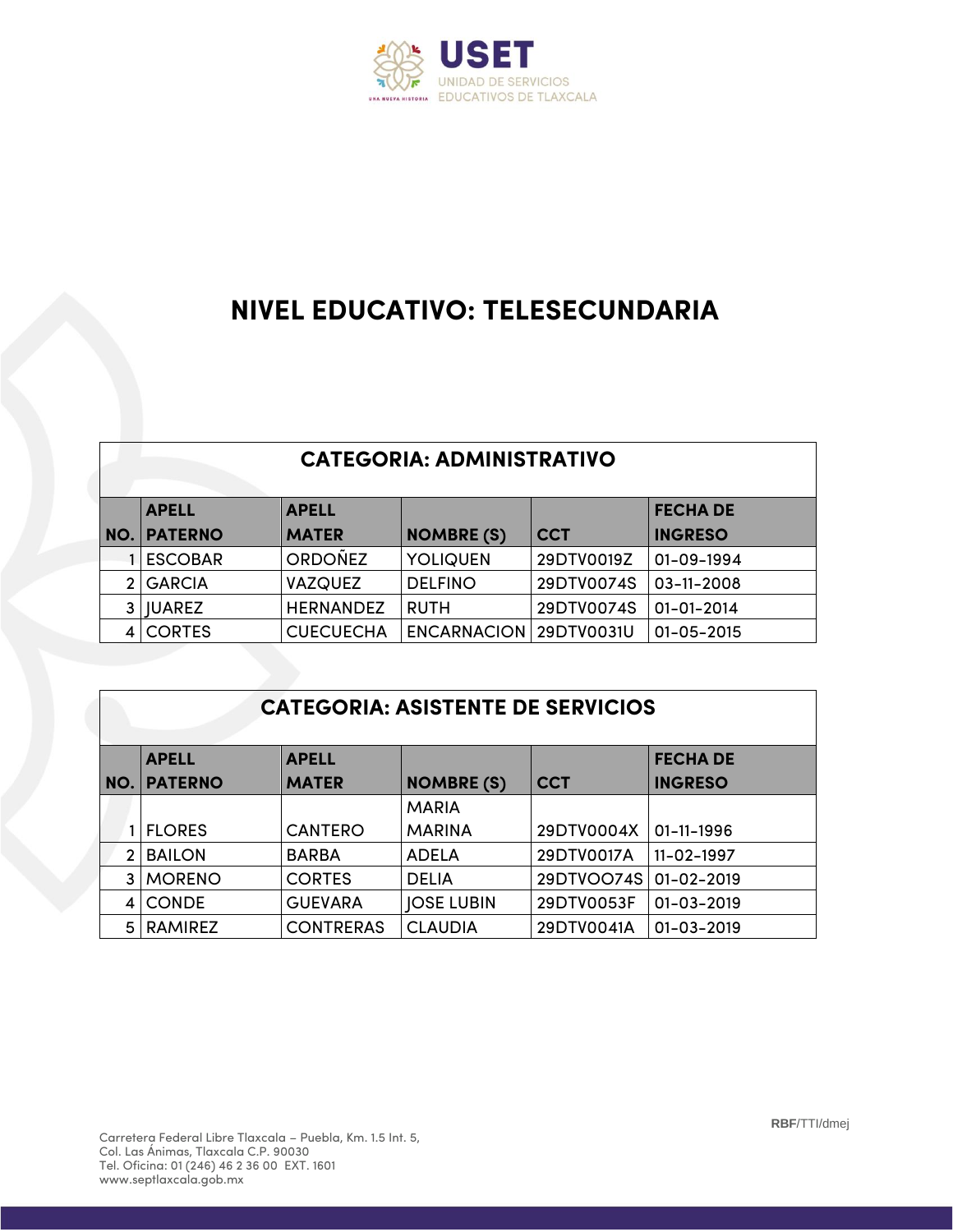

### **NIVEL EDUCATIVO: INDIGENA**

| <b>CATEGORIA: ADMINISTRATIVO</b>                |                 |                   |                         |                |  |  |  |
|-------------------------------------------------|-----------------|-------------------|-------------------------|----------------|--|--|--|
| <b>FECHA DE</b><br><b>APELL</b><br><b>APELL</b> |                 |                   |                         |                |  |  |  |
| <b>NO. PATERNO</b>                              | <b>MATER</b>    | <b>NOMBRE (S)</b> | <b>CCT</b>              | <b>INGRESO</b> |  |  |  |
| <b>INAVA</b>                                    | <b>GONZALEZ</b> | <b>BERENICE</b>   | 29DCC0008O   16-10-2009 |                |  |  |  |

|            | <b>CATEGORIA: INTENDENTE</b>                    |               |                     |            |                |  |  |  |
|------------|-------------------------------------------------|---------------|---------------------|------------|----------------|--|--|--|
|            | <b>FECHA DE</b><br><b>APELL</b><br><b>APELL</b> |               |                     |            |                |  |  |  |
| <b>NO.</b> | <b>IPATERNO</b>                                 | <b>MATER</b>  | <b>NOMBRE (S)</b>   | <b>CCT</b> | <b>INGRESO</b> |  |  |  |
|            |                                                 |               | <b>ARMANDO</b>      |            |                |  |  |  |
|            | <b>ICORONA</b>                                  | <b>FLORES</b> | <b>EMANUEL</b>      | 29DPB0009S | 16-01-2016     |  |  |  |
|            | 2 CASTRO                                        | <b>PULIDO</b> | <b>HECTOR MARIO</b> | 29DCC0021  | 16-10-2019     |  |  |  |